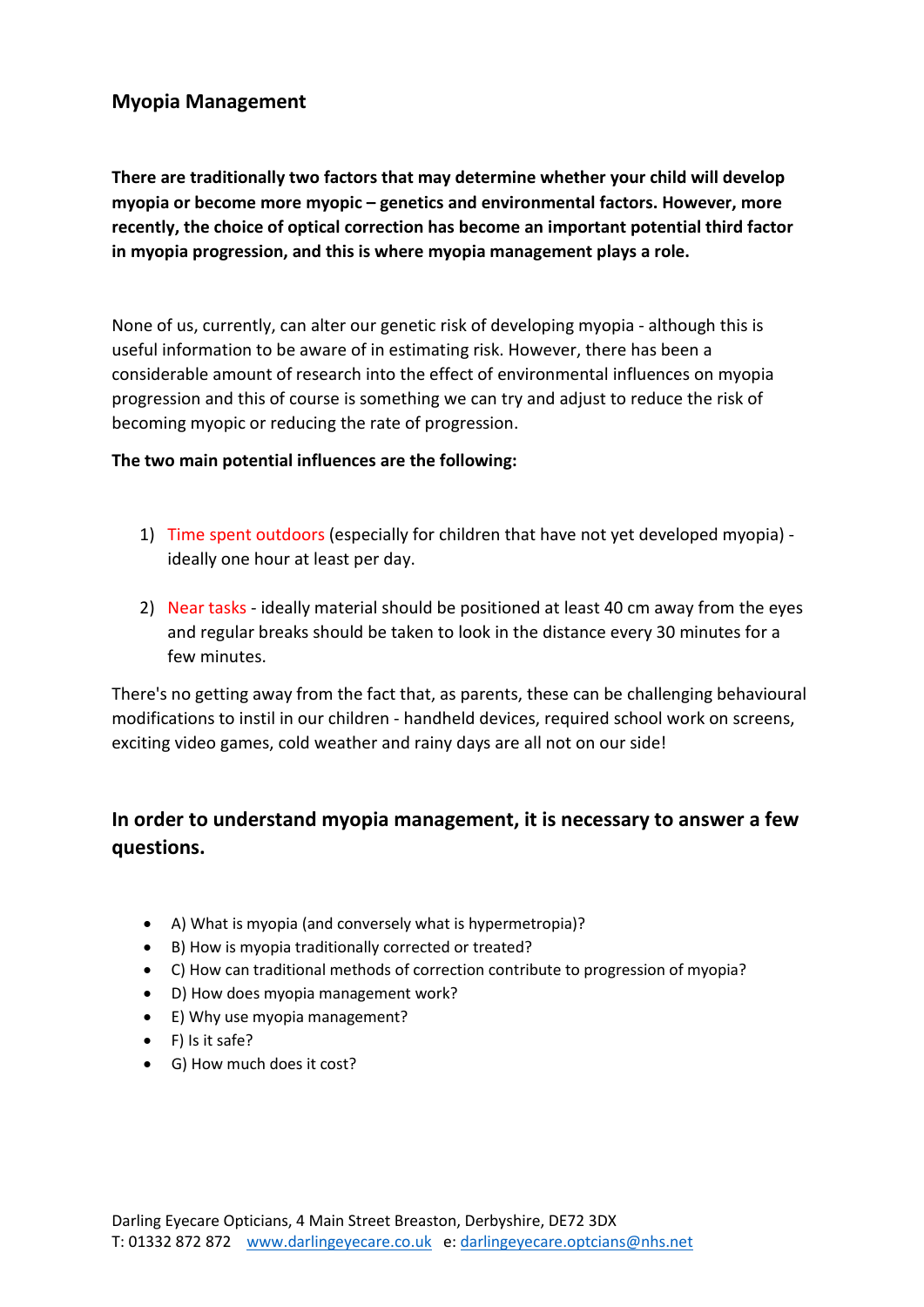## **A) Myopia/hypermetropia**

• What is myopia?

In myopia (short-sightedness) objects in the distance are more blurred than those at near. The image on the left shows light entering the eye is being bent too much and focuses in front of the retina. An eye with myopia is said to be myopic.

• What is hypermetropia?

Conversely, the image on the right shows the light isn't being bent enough and therefore focuses behind the retina. A eye with hypermetropia is said to be hypermetropic or hyperopic.



## **B) How is myopia traditionally corrected or treated?**

The image on the left below shows a myopic eye without correction. The image on the right shows the effect of a minus powered, or concave lens, on light entering the eye - the effect of which is to diverge the light and therefore push the image further back on to the retina and the point of focus.

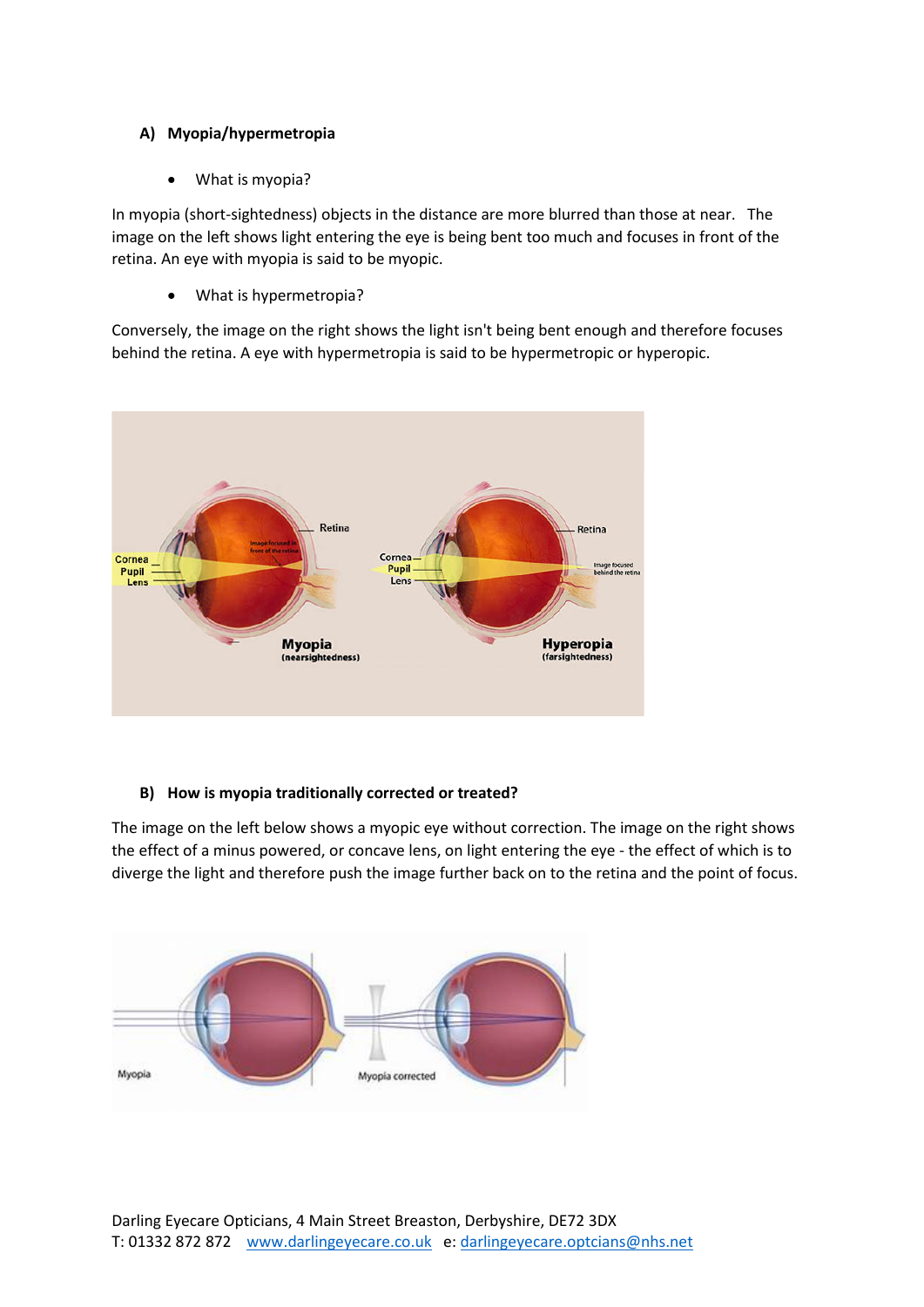#### **C) How can traditional methods of correction contribute to progression of myopia?**

- As demonstrated above, a minus or negative powered lens is placed before the eye to diverge the light, pushing the image onto the retina to correct myopia.
- You will notice in the image below, that the light at the centre of focus falls on the retina. However, as you move away from the centre, the remainder of the image (or image shell) becomes increasingly focused behind the retina.
- This part of the image is said to be in hyperopic defocus.
- Research has shown that this hyperopic defocus is a contributor to increasing myopia.
- It is believed that the hyperopic defocus signals the eye to continue to grow longer (what is called increasing axial length). As the eye continues to grow longer, all images will increasingly fall short of the point of focus, and therefore require stronger minus lenses to place the image back on to the retina.

**Hyperopic Defocus** 



#### **D) How does myopia management work?**

The image below on the left shows the hyperopic defocus created when correcting myopia with traditional glasses and/or contact lenses. The image on the right shows the ideal, or desired, correction – which is to create a slightly myopic defocus in the peripheral retina.



Whether glasses or contact lenses are used, the aim of either treatment is to correct the hyperopic defocus.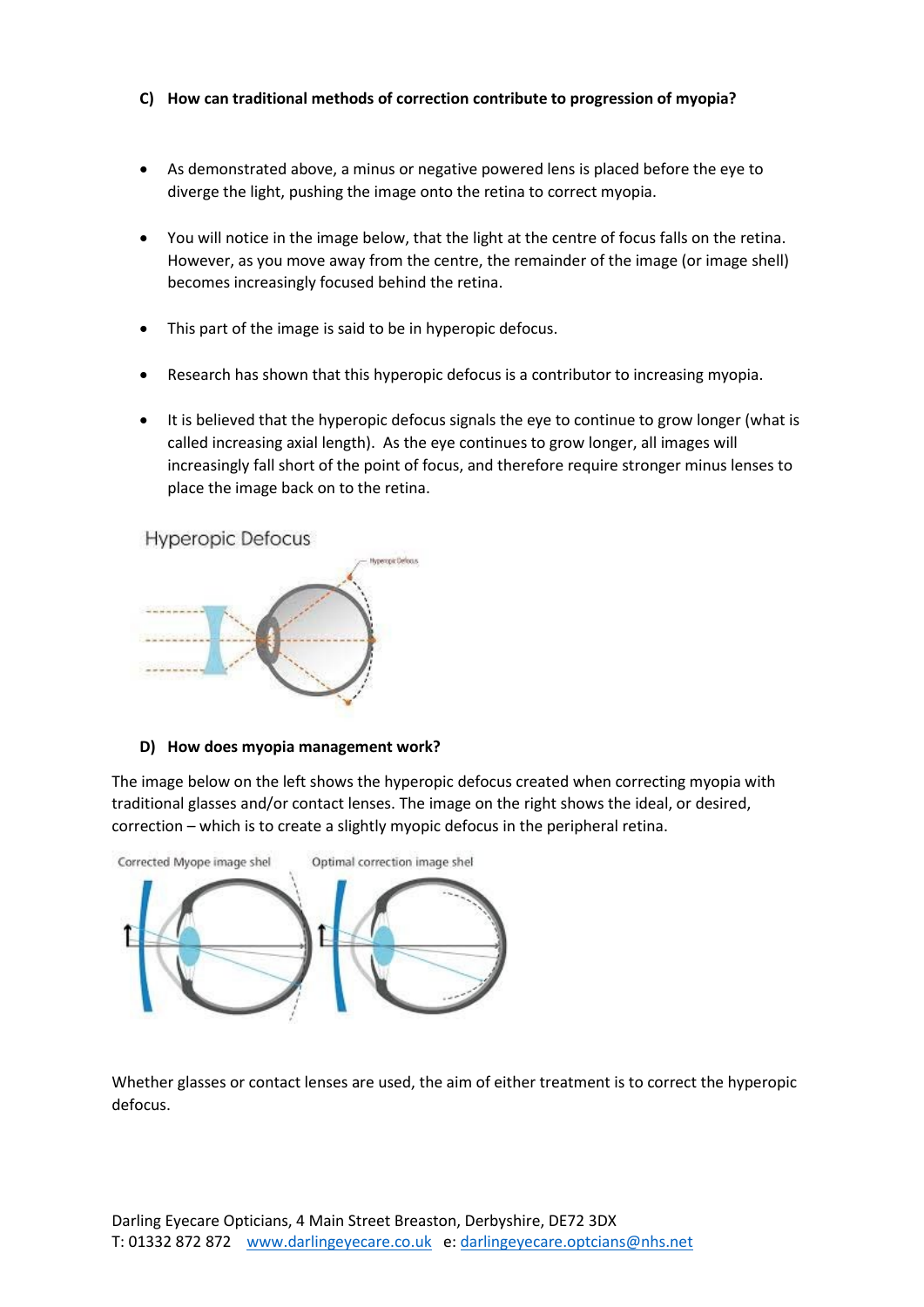## **E) Why use myopia Management?**

Firstly, is important to clearly state that whatever method of myopia management is employed, there is no guarantee of success. The published literature demonstrates a slightly less than 60% reduction in myopia progression in both peripheral defocus contact lenses and spectacles. Of course, some children's myopia will progress at a rate less than this and some more. Secondly, there is currently no defined end point to the treatment - although it is likely that treatment would be maintained until they are at least 18 years old. Finally, there is no guarantee that having ceased treatment, the myopia will not continue to progress.

Having said all of that, these methods are currently our best option in slowing the progression of myopia and *any* reduction is important for the two following reasons:

- 1) From a practical point of view, if myopia management meant a child's prescription stabilised at -3.00 instead of -4.50, this makes it easier to function without their glasses or contact lenses, should the need or situation arise.
- 2) Secondly, with regards to eye health, the more myopic an eye is, the higher the odds of developing certain conditions such as glaucoma and retinal detachment in the future. These eye conditions are known to be more prevalent with increasing myopia and this information is in no way stated as a scare tactic or persuade the decision to embark upon any myopia management technique. Furthermore, the optometrist will not mention these eye health risks directly to your child and you may also personally decide to adopt a similar degree of tact when discussing the benefits of treatment with your child.

**At Darling Eyecare we can offer both soft daily disposable contact lenses or spectacle lenses as potential management treatments. These are the following options currently available in this practice\*:**

- **1) Hoya's MiYOSMART spectacle lens – this uses a technology called D.I.M.S. (Defocus Incorporated Multiple Segments) to alter the peripheral retinal focus. NB The MiYOSMART lenses must be fitted into frames that meet specific fitting criteria (we will guide you in the frame choice). The specs will generally be worn full time, but this may depend on the level of myopia and the degree of progression.**
- **2) CooperVision's dual focus MiSight contact lens – these also alter the peripheral retinal focus. It is expected that the contact lenses are worn for 10 hours per day for 6 days per week.**

## **With either method, there will be a short adaptation period due to the altered peripheral focus. Most children adapt to this very easily and quickly.**

Whether contact lenses or spectacles are used to manage myopia will partly depend on various factors such as your child's age, strength of the prescription, eye muscle balance, the stability of the myopia, family history, eye health, current medications, and hobbies/sports etc. The optometrist will discuss with you and your child the most suitable option and of course answer any questions you may have - after all there is quite a lot of information to digest! Please ask questions!

*\* Another contact lens option, whereby contact lenses are kept in overnight to reshape the cornea (called orthokeratology), is not currently available in this practice - if you would like further information on this please let us know.*